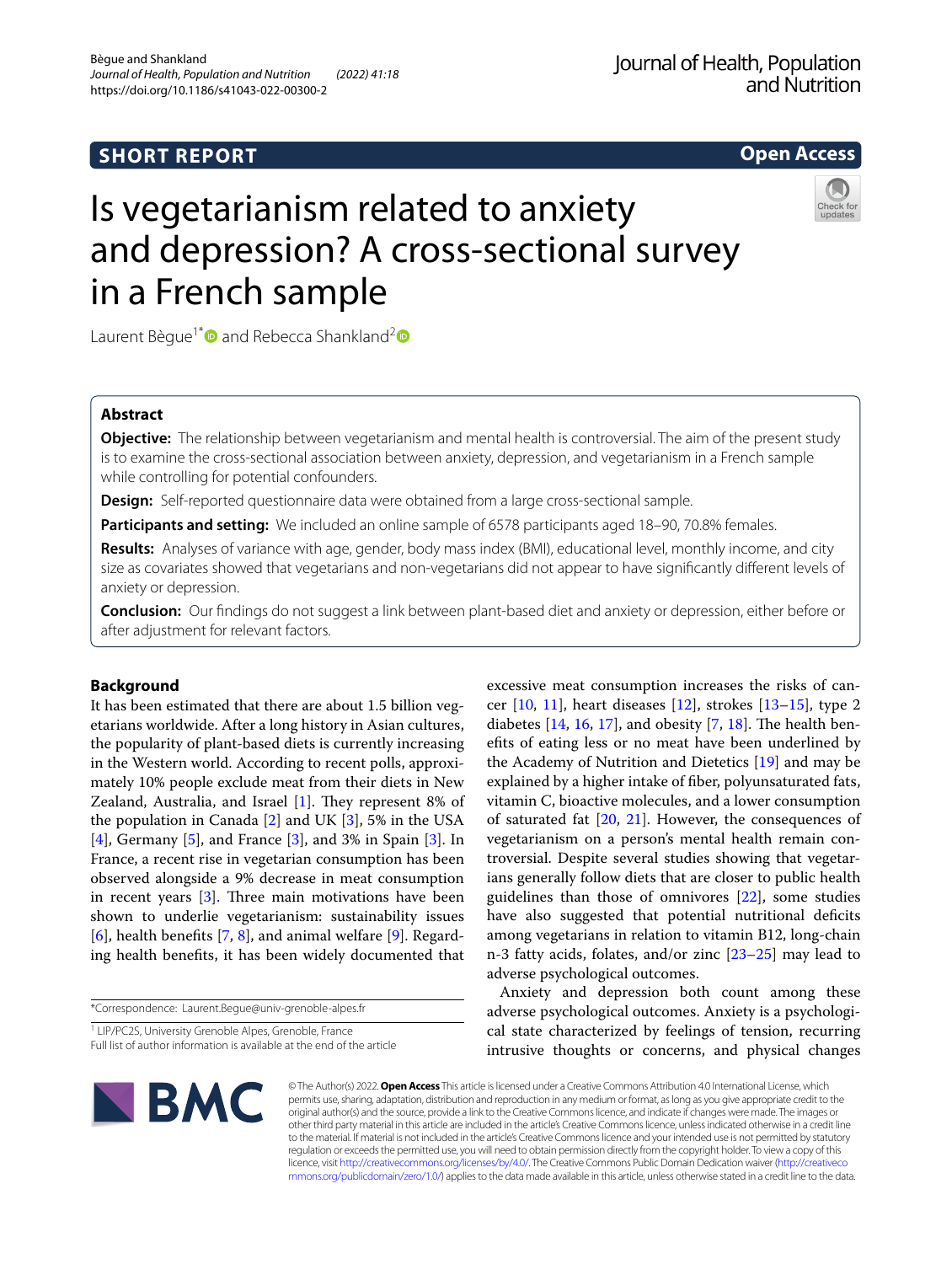such as increased blood pressure. Depression is a negative afective state, ranging from unhappiness and discontent to an extreme feeling of sadness that interferes with daily life, which is associated with a lack of energy or motivation, difficulty in concentrating or making decisions, and withdrawal from social activities. A link between vegetarianism or low meat consumption and anxiety and/or depression has been observed in several prior studies [\[22–](#page-4-21)[27\]](#page-4-24). For example, in a recent German study, the percentage of participants who screened positive for potential cases of depression and anxiety was 5.3% in omnivores and 8.5% in vegetarians or vegans [\[25](#page-4-23)]. In the largest existing single study [[28\]](#page-5-0), which involved a sample of 90,380 French participants, depressive symptoms were associated with exclusion of meat and fsh and a lacto-ovo-vegetarian diet (exclusion of meat, fsh, eggs, and dairy products) in a multivariate analysis controlling for an extended number of relevant covariates (e.g., age, sex, income, education level, physical activity, smoking, and alcohol intake). In that sample, 28.4% of meatabstainers showed symptoms of depression, compared to only 16.2% of meat consumers. However, the observed association between a vegetarian diet and depression only represented a particular case of a broader association between depressive symptoms and food exclusion, regardless of food type. It therefore seemed non-specifc to the exclusion of animal food but, rather, to underlie food avoidance in general. The authors also noted that depressive symptoms were not associated with a vegetarian diet among individuals with high legume intake.

A few other studies carried out in general population samples have not confrmed an increased risk of depression or anxiety among vegetarians [[29–](#page-5-1)[31](#page-5-2)]. In a cross-sectional and longitudinal culturally diverse and representative sample, vegetarianism was found to be unrelated to mental health in the USA, Russia, and Germany and was only slightly predictive of depression and anxiety among Chinese students [[32\]](#page-5-3). In another study with 12,905 participants in Germany and 15,532 Australians, the authors concluded that the efect of diet on subjective well-being was either nonexistent or negligible [[31\]](#page-5-2). No relationship has been found in specific populations like endurance runners [[33\]](#page-5-4) or people from developing countries either [\[34\]](#page-5-5).

Finally, a few studies have found lower levels of anxiety and depression among people adopting a vegetarian diet [[29,](#page-5-1) [34,](#page-5-5) [35\]](#page-5-6). In the only randomized controlled trial currently available, a large multicenter nutrition intervention found that a vegan diet (without any animal products) appeared inversely related to depression and anxiety [[35\]](#page-5-6). However, as was acknowledged by the authors of that study, the control group did not receive any intervention, and the mere presence of an intervention in the nutrition intervention group could have accounted for the observed efects.

The contradictory results observed in the aforementioned studies may be the consequence of many factors such as research design, sampling methodology, the nature of the nutritional measures used (self-reported or actual intake), the validity of outcome measures, and the lack of statistical controls on relevant variables. Three recent systematic reviews have provided results based on aggregated independent research studies [\[19](#page-4-18), [36,](#page-5-7) [37](#page-5-8)]. In the frst one, a large comprehensive synthesis based on eighteen studies comprising a total of 160,257 participants, it was concluded that meat-abstention was related to higher rates of risk of depression, anxiety, and related symptoms  $[38]$  $[38]$ . This systematic review showed that seven out of 14 studies had found a higher prevalence or risk in participants who avoided meat, while three found no differences between groups, two showed mixed results, and the remaining two found a higher risk among meat consumers. Moreover, the authors estimated the quality of the included studies and observed that the four more rigorous studies indicated a link between avoidance of meat and risk of depression, anxiety, and related symptoms. The second meta-analysis on vegetarianism and mental health was quantitative, an approach which is supposed to provide higher-quality results [[37](#page-5-8)]. It included thirteen studies (total *N*=147,964) published between 2005 and 2020, with samples from Europe, Asia, and the USA. The results reported that no association was found between adherence to a vegetarian diet and the prevalence of depression and anxiety  $[36]$  $[36]$ . The third available metaanalysis included thirteen studies with a total of 17,809 participants and concluded that there was no statistically signifcant diference between vegetarian or vegan diets and omnivores regarding the incidence of continuous measures of depression, stress, and well-being. Moreover, individuals who followed vegetarian and vegan diets had lower levels of anxiety. However, when depression was analyzed as a categorical variable, vegetarians and vegans had a higher risk of depression [\[19\]](#page-4-18). It has been proposed that the contrasting conclusions of these three meta-analyses might be attributable to diferences in their reviewing methodologies [[37\]](#page-5-8).

Given the still uncertain relationship between vegetarianism and depression, we aimed to determine whether vegetarianism was related to depressive symptomatology and happiness in a large community sample in France. In several studies, education, income, and city size were associated with meat consumption [[39](#page-5-10)–[41](#page-5-11)]. We therefore measured and controlled for these relevant covariates. We also measured body mass index, which is considered a relevant measure in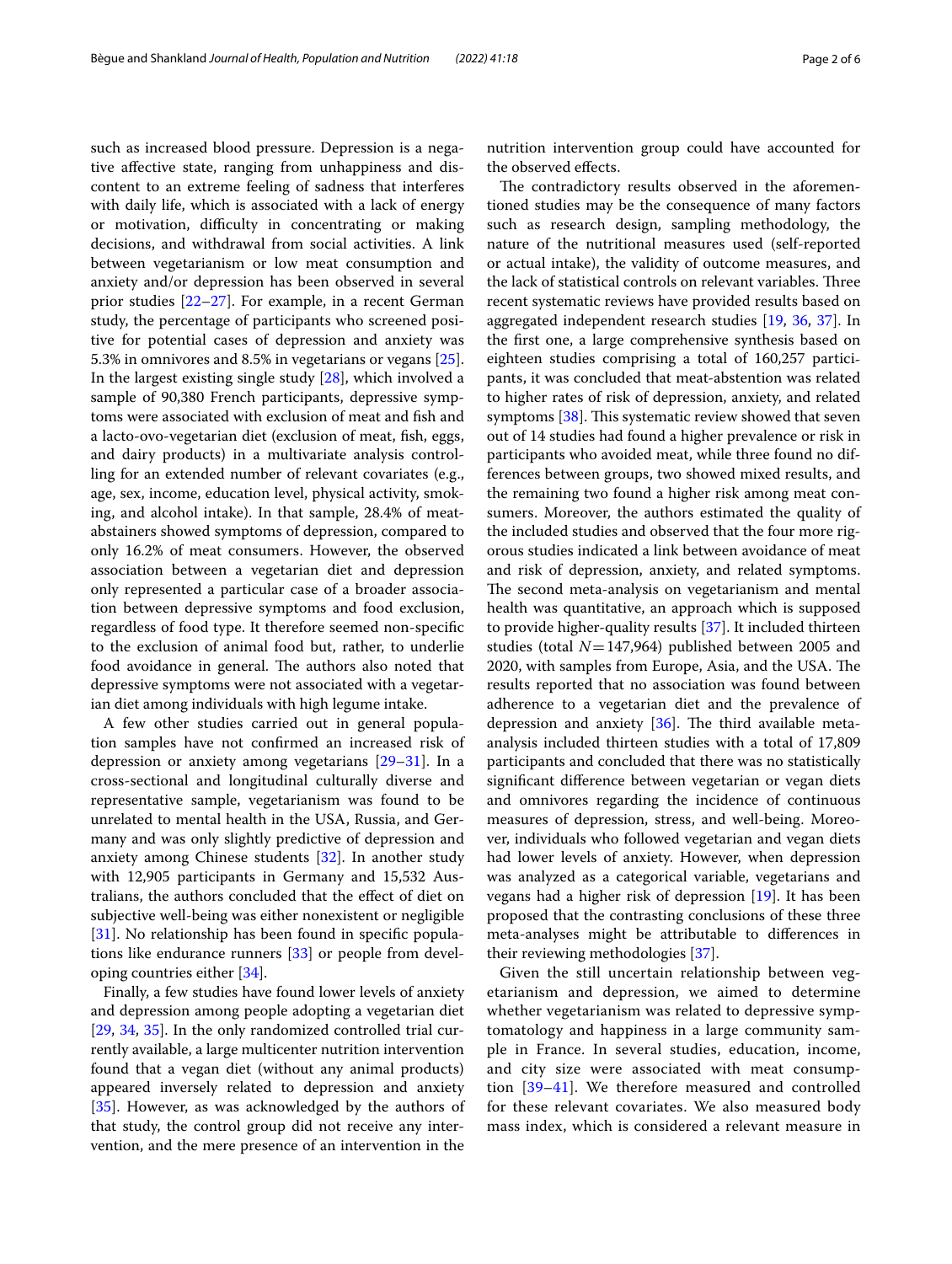studies on vegetarian diet and health  $[42-45]$  $[42-45]$  $[42-45]$ , and was also included as a measure.

In summary, the aim of the present research was to advance the understanding of the possible link between vegetarianism, anxiety, and depression. To that end, we relied on a large community sample enabling the inclusion and the statistical control of relevant covariates.

## **Methods**

## **Setting and sample**

There was no a priori defined sample size. Following a public campaign in the national media, the study's participants had previously freely registered on a Web site promoting meat and fish substitution once a week. The campaign, called "Green Monday" (or "Lundi Vert" in French), officially started in January 2019 with a massive press release of a petition with 500 public fgures' signatures, including those of well-known artists, sportsmen, politicians, scientists, and NGOs, calling on consumers to change their eating habits and avoid eating meat and fsh every Monday throughout 2019 for environmental, health, and animal welfare reasons [[46\]](#page-5-14). Most French news Web sites, as well as the country's public television and radio broadcasts, publicized the campaign, and large  $3 \times 4$  posters were also displayed in 60 subway stations in Paris. Participants in the present study completed an online survey in December 2019, eleven months after the launch of the campaign. The total sample size was 9993 participants. Those who did not indicate their gender  $(n=1371)$  or who were not eligible to participate due to being aged below 18 ( $n=612$ ), or did not reply in any other question were deleted. The final sample therefore included 6578 participants (70.1% females), aged 18–90 years old.

## **Measures**

## *Covariates*

Due to being generally related to mental health and/ or food habits, the following variables were selected as covariates: age, gender, educational level, monthly income, and city size. We also included participants' BMI [[47](#page-5-15)], which was calculated from their self-reported weight and height (weight divided by height squared; kg/ m2). The participants were asked to report their educational level (from 1=lowest level below baccalaureate, to 7=doctorate or other degrees), their current net monthly income (from  $1 =$  less than 1000 euros to  $6 =$  more than 4500 euros), and the size of their city of residence (from 1 = less than 10,000 inhabitants to  $6=$  more than 400,000 inhabitants).

## *Main variables*

Due to time constraints, short measures were preferred over longer and/or extended multidimensional measures. We relied on the GAD-2 scale [\[48](#page-5-16)] to evaluate anxiety ( $M = 2.30$ , SD = 2.00, Cronbach's alpha = 0.81, example item: "In the last two weeks, how often have you been bothered by the following problems: feeling nervous, anxious, or on the edge"). The PGO-2 scale  $[49]$  $[49]$  $[49]$  was used to estimate depression  $(M=1.72, SD=1.50, Cron$ bach's alpha=0.80, example item "In the last two weeks, how often have you been bothered by the following problems: Feeling down, depressed of hopeless"). Response options for both measures ranged from  $1=$ not at all, to  $5 =$ every day. Regarding food exclusion habits, the participants were asked which foods they never (or almost never) consumed, from a list including meat (beef, chicken, pork, and others), fsh, milk, and dairy products (cheese, yoghurts, etc.), or other foods. We observed that 4.2% of participants excluded eggs, 9.2% excluded dairy products, 17.7% excluded fsh, and 28.2% excluded meat. These observations suggest that the sample was not representative of food habits in France, where vegetarianism is estimated between 2 and 5% of general population. While these features would raise an issue if the aim of the study was to provide absolute values regarding food habits in France, the fact that vegetarians were oversampled enabled us to ensure a comparison with enough statistical power.

## *Statistical methods*

Participants with any missing values were excluded from the analysis. Two analyses of covariance were performed to compare the anxiety and depression scores of the vegetarian and the non-vegetarian group controlling for relevant factors (see below). Regarding the dichotomization of the variable, participants who declared that they avoided both meat and fsh (12.8%, *N*=839) were classifed in the vegetarian group, coded 1, which was contrasted with a category for those who ate meat, fsh, or both (87.2%, *N*=5739), coded 0. Age, gender, BMI, educational level, monthly income, and city size were all entered covariates, and anxiety (GAD-2 scale) and depression (PhQ-2 scale) were entered as dependent variables in the models.

## *Ethical aspects*

All procedures performed were in accordance with the ethical standards for questionnaire studies at University Grenoble Alpes, and with the 1964 Helsinki Declaration and its later amendments or comparable ethical standards.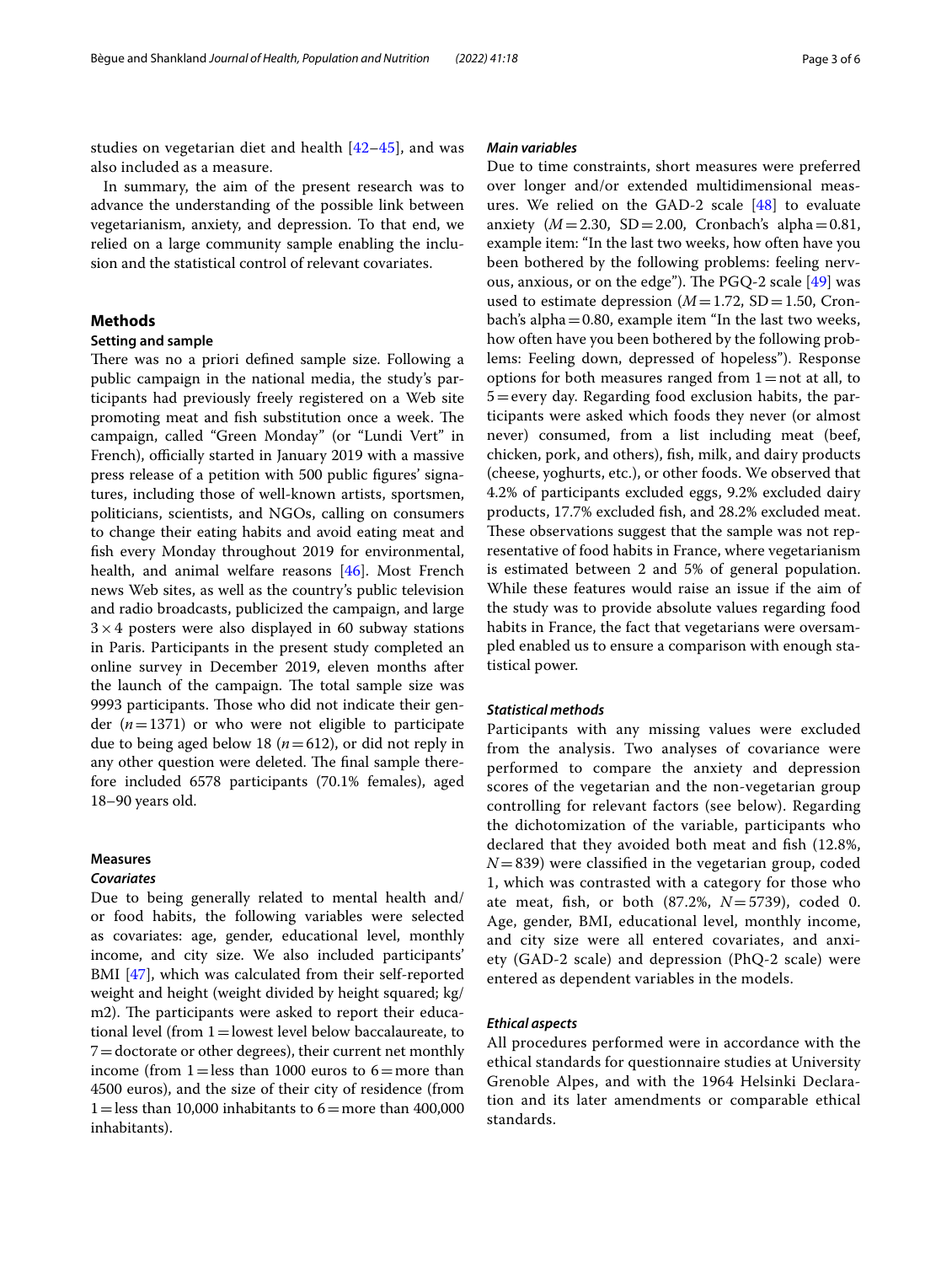| Not vegetarians<br>Vegetarians ( $N = 839$ )<br>$(N = 5739)$   | <b>Statistical tests</b>                  |
|----------------------------------------------------------------|-------------------------------------------|
|                                                                |                                           |
| 60.85 (22.06)<br>Age (M. SD)<br>60.06 (21.81)                  | $t(6576) = 0.96$ , ns                     |
| Education level (1-7) (mean, SD)<br>4.20(1.35)<br>4.10(1.34)   | $t_{cor}$ (1101.04) = 2.04, ns            |
| Income (1–6) (mean, SD)<br>3.71(1.50)<br>4.20(1.41)            | $t_{\rm cor}$ (1066.06) = 8.80, p. < .001 |
| City size $(1-6)$ (mean, SD)<br>1.27(1.18)<br>1.01(1.18)       | $t_{cor}$ (1095.91) = 2.05, p. < .001     |
| BMI (mean, SD)<br>23.35 (3.97)<br>22.24 (3.47)                 | $t_{\rm cor}$ (1184.23) = 8.47, p. < .001 |
| Anxiety, GAD 2 (1-5) (mean, SD)<br>2.30(1.04)<br>2.31(1.04)    | $t(6576) = 0.20$ , ns                     |
| Depression, PHQ2 (1-5) (mean, SD)<br>1.72(0.84)<br>1.77 (0.86) | $t(6576) = 1.72$ ns                       |

<span id="page-3-0"></span>**Table 1** Characteristics of the samples and univariate comparisons

*BMI* body mass index, *GAD2* Generalized Anxiety Disorder Scale, *PGQ scale*, Patient Health Questionnaire Scale, *NB* due to Bonferroni correction, the signifcance threshold is 0.005

<span id="page-3-1"></span>**Table 2** Analysis of covariance with anxiety (GAD-2 scale) as a dependent variable

|                          | Type III<br>sum of<br>squares | ddl  | Mean square F |        | <i>p</i> value |
|--------------------------|-------------------------------|------|---------------|--------|----------------|
| Corrected model          | 72.54                         | 7    | 10.36         | 9.56   | .000           |
| Constant                 | 413.50                        | 1    | 413.50        | 381.53 | .000           |
| Gender                   | 4.85                          | 1    | 4.85          | 4.48   | .03            |
| Age                      | 5.29                          | 1    | 5.29          | 4.88   | .02            |
| City size                | 14.72                         | 1    | 14.72         | 13.58  | .000           |
| <b>Educational level</b> | 15.84                         | 1    | 15.84         | 14.62  | 0.30           |
| Income                   | 24.01                         | 1    | 24.01         | 22.15  | .000           |
| <b>BMI</b>               | 5.48                          | 1    | 5.48          | 5.05   | .025           |
| Vegetarianism            | 0.46                          | 1    | 0.46          | 0.43   | 0.83           |
| Frror                    | 7120.47                       | 6570 | 1.08          |        |                |
| Total                    | 42,251.34                     | 6578 |               |        |                |
| Corrected total          | 7193.01                       | 6577 |               |        |                |

## **Results**

A univariate analysis with Bonferroni corrections (Table [1\)](#page-3-0) indicated that vegetarians were not signifcantly diferent in depression or anxiety.

The analysis of covariance including gender, age, city size, income, and BMI indicated that vegetarians and omnivorous were not signifcantly diferent regarding anxiety score (GAD-2 scale,  $M = 2.31$ , SD = 1.04 vs. *M*=2.30, SD=1.04, F(1,6577)=0.43, *p*=0.83) and depression score (PhQ-2 scale,−*M*=1.72, SD=0.84 vs.  $M = 1.77$ , SD = 0.86, F(1,6577) = 1.01,  $p = 0.31$ ). The results of both analyses are presented in Tables [2](#page-3-1) and [3](#page-3-2).

## **Discussion**

The main objective of this study was to investigate the possible associations between vegetarianism, anxiety, and depression, controlling for relevant potential confounders. Our results showed that individuals with a

<span id="page-3-2"></span>

|                      |  | Table 3 Analysis of covariance with depression (PHQ-2 scale) as |  |  |
|----------------------|--|-----------------------------------------------------------------|--|--|
| a dependent variable |  |                                                                 |  |  |

|                      | Type III<br>sum of<br>squares | ddl  | Mean<br>square | F          | p value |
|----------------------|-------------------------------|------|----------------|------------|---------|
| Corrected<br>model   | 124.51                        | 7    | 17.78          | 25.39      | .000    |
| Constant             | 194.67                        | 1    | 194.67         | 277.94.000 |         |
| Gender               | 0.78                          | 1    | 0.78           | 1.12       | 0.28    |
| Age                  | 5.07                          | 1    | 5.07           | 7.24       | .007    |
| City size            | 11.85                         | 1    | 11.85          | 16.86      | .000    |
| Educational<br>level | 0.72                          | 1    | 0.72           | 1.03       | 0.30    |
| Income               | 33.33                         | 1    | 30.33          | 43.31      | .000    |
| BMI                  | 30.67                         | 1    | 30.67          | 43.79      | .000    |
| Vegetarian-<br>ism   | 0.71                          | 1    | 0.71           | 1.01 0.31  |         |
| Error                | 4601.786                      | 6570 | 0.700          |            |         |
| Total                | 24,365.249                    | 6578 |                |            |         |
| Corrected<br>total   | 4726.30                       | 6577 |                |            |         |

vegetarian diet did not present an increased risk of anxiety or depression.

Some limitations afecting this study need to be discussed. Firstly, our measures were only based on selfreported and declarative measures. The possibility therefore cannot be excluded that some participants answering that they rejected meat or fsh were actually not fully abstaining from these foods, as many earlier studies have suggested [[36,](#page-5-7) [38\]](#page-5-9). Moreover, in this study, some important potential covariates, such as alcohol and tobacco consumption, were not measured [\[50](#page-5-18), [51](#page-5-19)], and the possibility of response bias in diferent agegroups was not estimated. Finally, the sample was not representative of the country's general population, as it was reached through a specific national campaign. This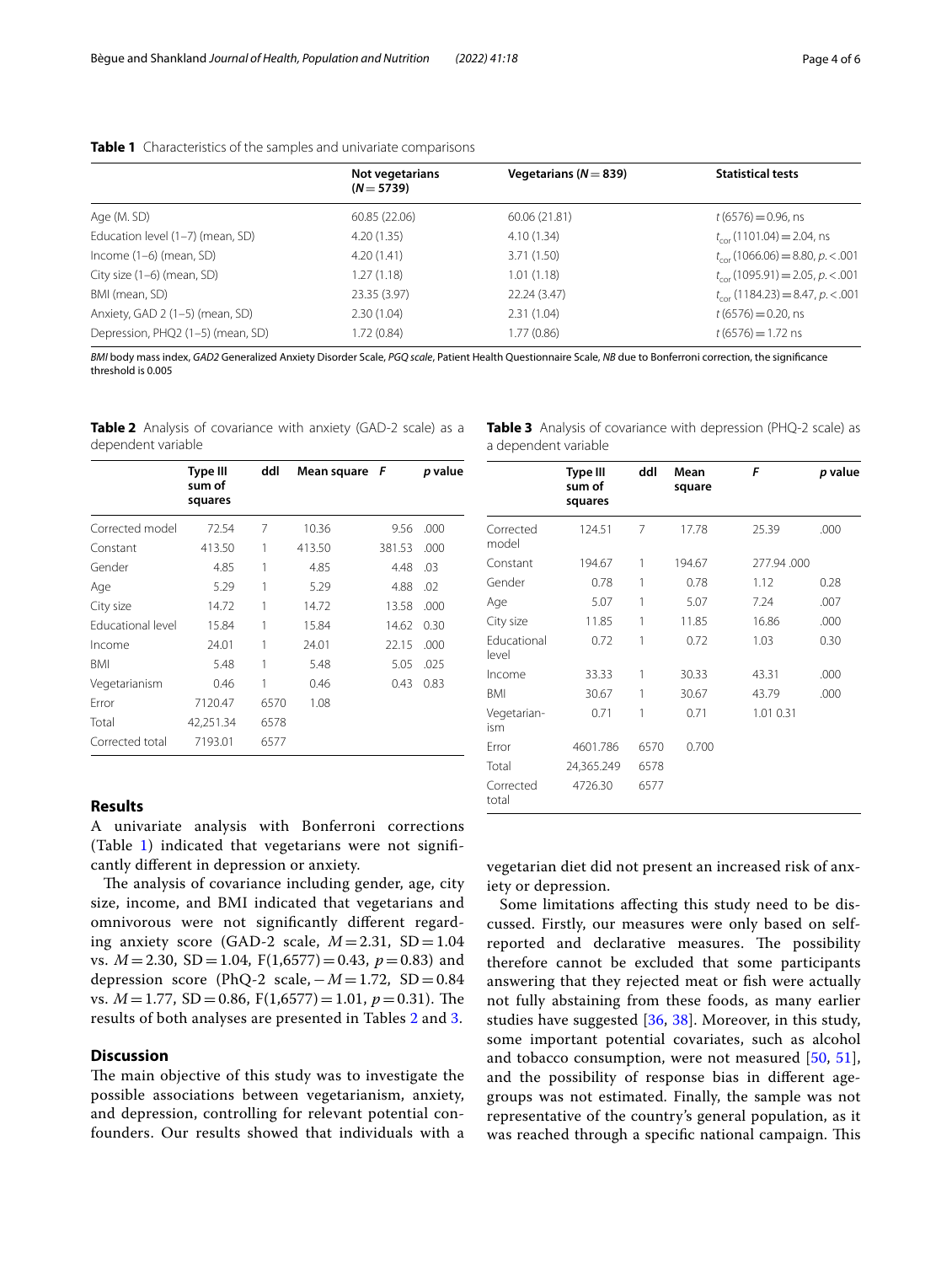specifcity regarding our sample imposes a limitation on the generalization of our results, but it also represents an asset. The individual profiles of participants included in our sample were indeed more homogeneous because they all had in common the fact of having registered on a Web site to limit the consumption of meat every Monday. Consequently, vegetarians and non-vegetarians in the current study were probably more similar in many other personality and social variables, which decreased the risk of a spurious relationship between following a plant-based diet and our main measures. It has been shown that health, environmental, and ethical motives represented important motivations for vegetarianism [[52\]](#page-5-20). Future studies could include an exploration of the underlying motivations for vegetarianism. Diferentiating subtypes of vegetarians could also contribute to clarifying the link between this specifc eating behavior and indices of mental health.

In conclusion, a vegetarian diet appears to be unrelated to anxiety or depression in this study. Further studies should investigate the generalizability of these results in a representative sample of French participants.

#### **Abbreviations**

BMI: Body Mass Index; GAD scale: Generalized Anxiety Disorder Scale; PGQ scale: Patient Health Questionnaire Scale.

#### **Acknowledgements**

The authors would like to thank Natacha Borel and Zoe Lackner for their contribution in data management.

#### **Author contributions**

LB and RS contributed to conceptualization; LB analyzed the data and made the frst draft; RS and LB provided the fnal draft. Both authors read and approved the fnal manuscript.

#### **Funding**

This research was funded by the Grant IUF2017/UGA to the frst author.

#### **Availability of data and materials**

Data are fully available on request to Laurent.Begue@univ-grenoble-alpes.fr.

## **Declarations**

#### **Ethical approval and consent to participate**

All procedures performed were in accordance with the ethical standards for questionnaire studies at University Grenoble Alpes, and with the 1964 Helsinki Declaration and its later amendments or comparable ethical standards.

## **Consent for publication**

All the participants involved in the study gave their consent for publication.

#### **Competing interests**

The authors do not declare any competing interests.

#### **Author details**

<sup>1</sup>LIP/PC2S, University Grenoble Alpes, Grenoble, France. <sup>2</sup>University Lyon 2 Lumière, DIPHE, Lyon, France.

## Received: 22 October 2020 Accepted: 27 April 2022 Published online: 09 May 2022

#### **References**

- <span id="page-4-0"></span>1. Edelstein S. Food science: an ecological approach. Burlington: Jones & Bartlett; 2018.
- <span id="page-4-1"></span>2. Ruby MB, Heine SJ, Kamble S, Cheng TK, Waddar M. Compassion and contamination. Cult Difer Veg Appet. 2013;71:340–8.
- <span id="page-4-2"></span>3. FranceAgriMer,. Impact de la crise économique sur la consommation de viande et évolution des comportements alimentaires, vol. 21. Paris: Les synthèses de FranceAgriMer; 2015.
- <span id="page-4-3"></span>4. Le LT, Sabate J. Beyond meatless, the health effects of vegan diets: findings from the Adventist cohorts. Nutrients. 2014;6:2131-47.
- <span id="page-4-4"></span>5. Mensink G, Barbosa CL, Brettschneider A-K. Prevalence of persons following a vegetarian diet in Germany. J Health Monit. 2016;1:2–14.
- <span id="page-4-5"></span>6. Godfray C, et al. Meat consumption, health, and the environment. Science. 2018;361:eaam5324.
- <span id="page-4-6"></span>7. Wang X, et al. Red and processed meat consumption and mortality: dose–response meta-analysis of prospective cohort studies. Public Health Nutr. 2016;19:893–905.
- <span id="page-4-7"></span>8. Vergnaud AC, Norat T, Romaguera D, Mouw T, May AM, Travier N, Luan JA, Wareham N, Slimani N, Rinaldi S, et al. Meat consumption and prospective weight change in participants of the EPIC-PANACEA study. Am J Clin Nutr. 2010;92:398–407.
- <span id="page-4-8"></span>9. Rosenfeld DL. The psychology of vegetarianism: recent advances and future directions. Appetite. 2018;131:125–38.
- <span id="page-4-9"></span>10. Dinu M, Abbate R, Gensini GF, Casini A, Sof F. Vegetarian, vegan diets and multiple health outcomes: a systematic review with meta-analysis of observational studies. Crit Rev Food Sci Nutr. 2017;57(17):3640–9.
- <span id="page-4-10"></span>11. Boutron-Ruault MC, Mesrine S, Pierre F. Meat consumption and health outcomes. In: Mariotti F (editor) Vegetarian and plant-based diets in health and disease prevention. New York: Academic Press; 2017. p. 197–214.
- <span id="page-4-11"></span>12. Wolk A. Potential health hazards of eating red meat. J Intern Med. 2017;281:106–22.
- <span id="page-4-12"></span>13. Micha R, Wallace SK, Mozaffarian D. Red and processed meat consumption and risk of incident coronary heart disease, stroke, and diabetes mellitus a systematic review and meta-analysis. Circulation. 2010;121:2271–83.
- <span id="page-4-14"></span>14. Kaluza J, Wolk A, Larsson SC. Red meat consumption and risk of stroke: a meta-analysis of prospective studies. Stroke. 2012;43:2556–60.
- <span id="page-4-13"></span>15. Chiu TH, Pan WH, Lin MN, Lin CL. Vegetarian diet, change in dietary patterns, and diabetes risk: a prospective study. Nutr Diabetes. 2018;8(1):12.
- <span id="page-4-15"></span>16. Kahleova H, Pelikanova T. vegetarian diets in the prevention and treatment of type 2 diabetes. J Am Coll Nutr. 2015;34(5):448–58.
- <span id="page-4-16"></span>17. Wang Y, Beydoun MA. Meat consumption is associated with obesity and central obesity among US adults. Int J Obes. 2009;33:621–8.
- <span id="page-4-17"></span>18. Craig W, Mangels AR. Position of the American Dietetic Association: vegetarian diets. J Acad Nutr Diet. 2009;109:1266–82.
- <span id="page-4-18"></span>19. Iguacel I, Huybrechts I, Moreno LA, Michels N. Vegetarianism and veganism compared with mental health and cognitive outcomes: a systematic review and meta-analysis. Nutr Rev. 2021;79(4):361–81.
- <span id="page-4-19"></span>20. Melina V, Craig W, Levin S. Position of the academy of nutrition and dietetics: vegetarian diets. J Acad Nutr Diet. 2016;116(12):1970–80.
- <span id="page-4-20"></span>21. Gorczyca D. Nutritional status of vegetarian children. In: Mariotti F, editor. Vegetarian and plant-based diets in health and disease prevention. New York: Academic Press; 2017. p. 529–47.
- <span id="page-4-21"></span>22. Hibbeln JR, Northstone K, Evans J, et al. Vegetarian diets and depressive symptoms among men. J Afect Disord. 2018;225:13–7.
- <span id="page-4-22"></span>23. Michalak J, Zhang XC, Jacobi F. Vegetarian diet and mental disorders: results from a representative community survey. Int J Behav Nutr Phys Act. 2012;9:67.
- 24. Li X, Cao HJ, Xie S, et al. Adhering to a vegetarian diet may create a greater risk of depressive symptoms in the elderly male chinese population. J Afect Disord. 2019;243:182–7.
- <span id="page-4-23"></span>25. Paslakis G, Richardson C, Nöhre, et al. Prevalence and psychopathology of vegetarians and vegans. Results from a representative survey in Germany. Sci Rep. 2020;10:6840.
- 26 Stokes NC, Gordon M, DiVasta A. Vegetarian diets and mental health in adolescents with anorexia. J Adoles Health. 2011;48:2S50.
- <span id="page-4-24"></span>27. Jacka FN, Pasco JA, Williams LJ, Mann N, Hodge A, Brazionis L, Berk M. Red meat consumption and mood and anxiety disorders. Psychother Psychosom. 2012;81:196–8.